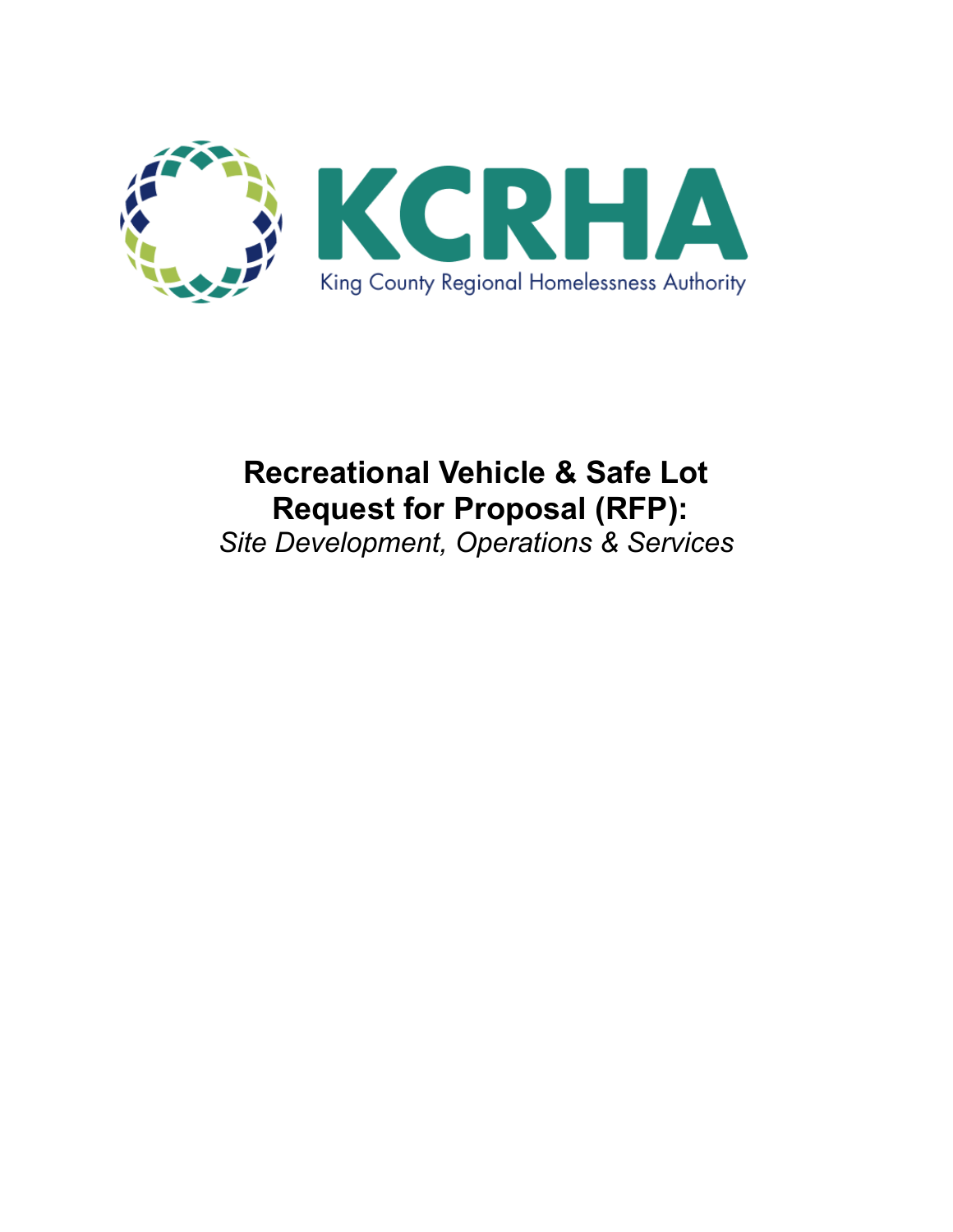# **TABLE OF CONTENTS**

| <b>GUIDELINES</b> |               | <b>PAGE</b><br><b>NUMBER</b> |
|-------------------|---------------|------------------------------|
|                   | Summary       |                              |
| ΙΙ.               | Background    |                              |
| III.              | Program Scope |                              |
| IV.               | Requirements  |                              |

| <b>APPLICATION</b> |                                               | <b>PAGE</b>     |
|--------------------|-----------------------------------------------|-----------------|
|                    |                                               | <b>NUMBER</b>   |
|                    | <b>Instructions</b>                           | 10              |
| ΙΙ.                | Questions & Rating Criteria                   | 10 <sub>1</sub> |
| III.               | Deadline & Completed Application Requirements | 12              |
| IV.                | Checklist                                     | 13              |
| V.                 | Attachment 1: Application Cover Sheet         | 15              |
| VI.                | Attachment 2: Budget & Personnel Detail       | 16              |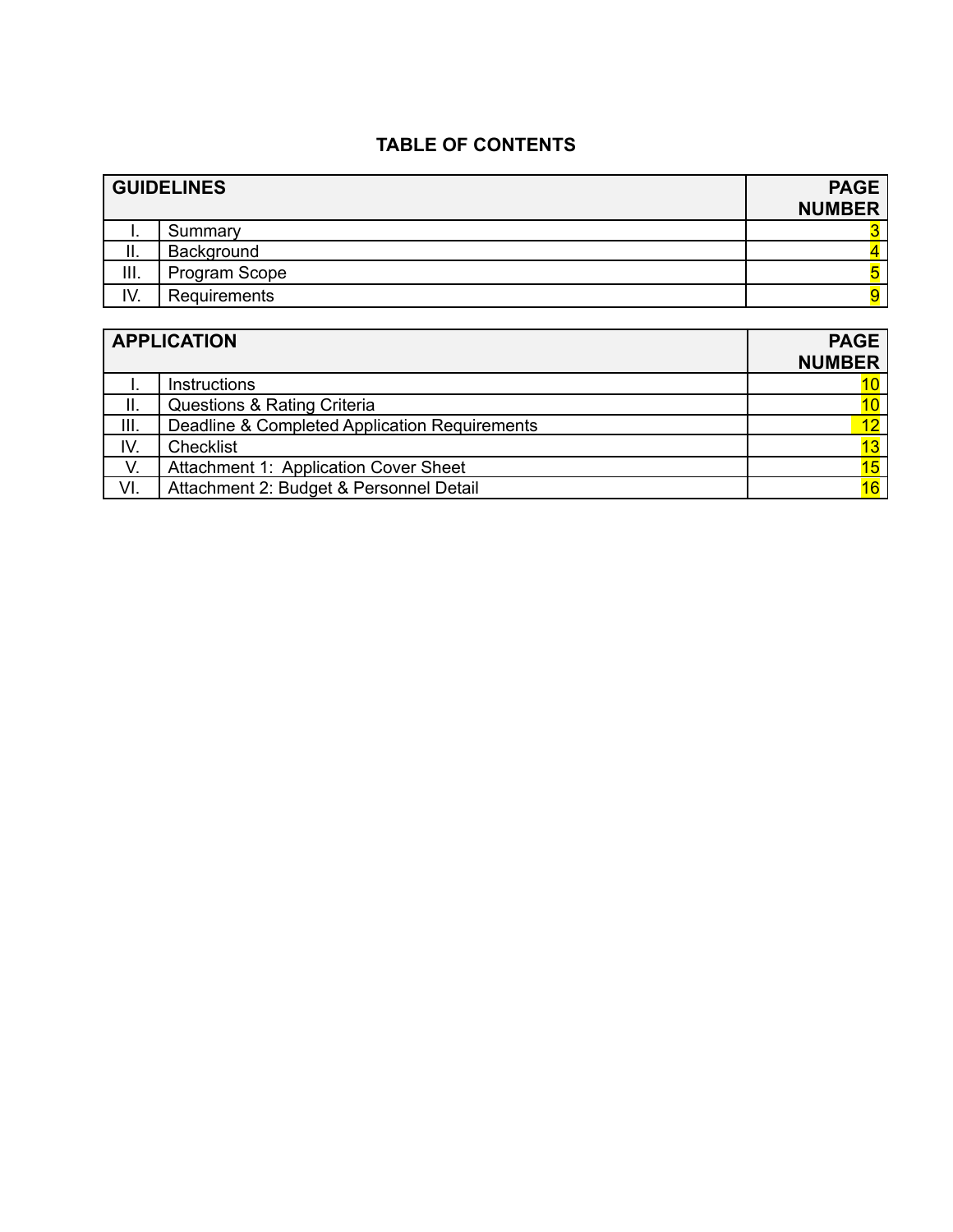# **King County Regional Homelessness Authority (KCRHA) Recreational Vehicle & Safe Lot: Development, Operations, & Services 2022 Request for Proposal**

# **GUIDELINES**

# **I. Summary**

**Introduction**: This Request for Proposal (RFP) is seeking applications from agencies interested in site development, housing search services, on-site program operations, on-site behavioral health, and support services for single adults (18 and older) and couples who are experiencing chronic or brief periods of homelessness and reside in Recreational Vehicles (RV's) and other oversized vehicles that have been converted into living quarters like buses, vans or trucks. Passenger vehicles or cars are not part of this RFP. KCRHA may offer up to \$1.9 million dollars towards development, site operations, and supportive services which include behavioral health resources.

The intent of the *Recreational Vehicle & Safe Lots RFP* is to extend Seattle's continuum of comprehensive, person-centered solutions for people experiencing homelessness who reside in RVs and other large vehicles. The KCRHA expects to award funds for projects that will:

- Ensure people living in recreational or oversized vehicles have safe accessible places to park overnight;
- Provide safe alternatives to street-based vehicular encampments for people that connect vehicle dwellers to effective exits to permanent housing; and
- Promote system transformation that helps households and individuals living in RV's and oversized vehicles obtain permanent housing and avoid further homelessness.

Applicants may apply for one or more RFP categories that best reflect their organization's area of expertise. The full applicant pool will be reviewed by a rating team composed of community members and subject matter experts (SME's). The rating team will recommend applications to be funded and implemented beginning in the second quarter of 2022. Ongoing sustainable funding for site operations and support services which include behavioral health resources is anticipated based on budget availability and customer satisfaction with service provider/program performance. RFP application categories include:

#### **● Site Development**

**○** Experience and/or interest in developing property and setting up Recreational Vehicle safe lots.

## **● Housing Search Services**

- Identifying options for obtaining permanent housing;
- Case management;
- Familiarity and relationships with landlords, Housing Choice Voucher (Section 8); program, and other affordable housing providers;
- Familiarity and experiencing connecting people to other resources to meet their basic; and needs such as food assistance, social security benefits, etc.

## ● **On-Site Program Operations**

○ Property management;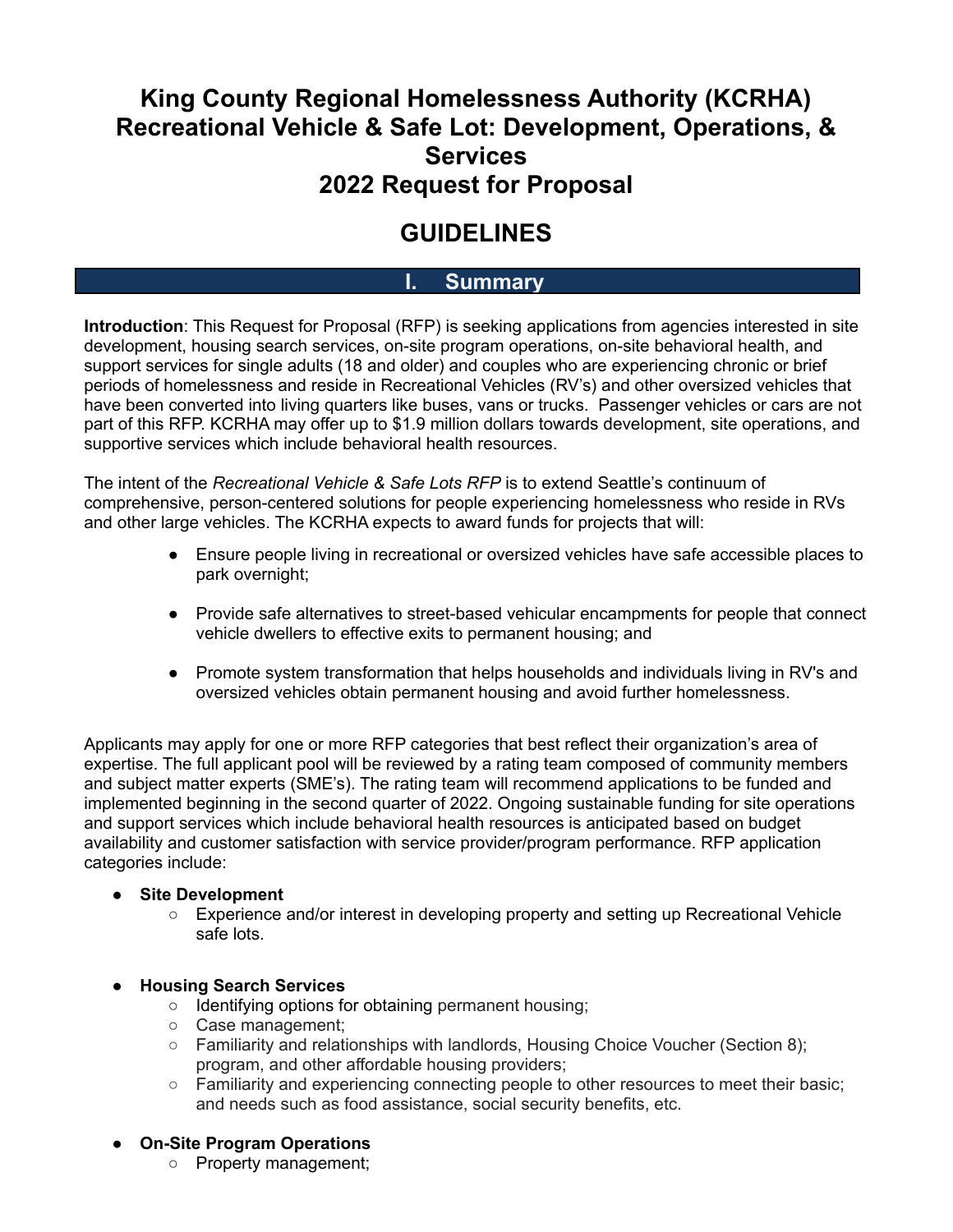- 24/7 professional staffing with de-escalation training;
- Hygiene services like showers, restrooms and laundry;
- Garbage pick-up;
- The ability to track and manage customer data;
- RV pump-out service; and
- Supportive services.
- **● On-Site Behavioral Health & Support Services**
	- Provide on-going care, assessment, and referral for co-occurring mental health diagnoses by licensed professionals;
	- Harm reduction training and approach;
	- The ability to track and manage customer data;
	- Conduct intervention and de-escalation supports;
	- Workforce assistance & resources;
	- Connect clients to healthcare, dental & medical services,
	- Provide accurate data collection and records
	- Meal services

**Applications:** The deadline for submitting completed proposals is **Thursday, April 28, 2022, at 5:00 PM PST**. This expedited RFP is competitive and open to any agencies that meet the standard **[KCRHA](https://kcrha.org/funding-opportunities/)** Agency Minimum Eligibility [Requirements](https://kcrha.org/funding-opportunities/) and any additional requirements outlined in Section III.

| Timeline*                                                                                                                     |                                                                                                                         |  |  |
|-------------------------------------------------------------------------------------------------------------------------------|-------------------------------------------------------------------------------------------------------------------------|--|--|
| <b>Funding Opportunity Released</b>                                                                                           | Monday, April 4, 2022                                                                                                   |  |  |
| **Webinar Information Session<br>(Note: participation is highly<br>recommended, but not required to<br>submit an application) | Wednesday, April 6, 2022, 12:00 PM PST (Info Session will<br>be pre-recorded and available on the <b>KCRHA</b> website) |  |  |
| Last Day to Submit Questions to                                                                                               | Friday, April 8, 2022 at 5:00PM PST                                                                                     |  |  |
| grants.management@kcrha.org                                                                                                   | (Q&A will be available on <b>KCRHA</b> website under RFP                                                                |  |  |
|                                                                                                                               | drop-down menu)                                                                                                         |  |  |
| Application Deadline (submit in                                                                                               | Thursday, April 28, 2022 at 5:00PM PST                                                                                  |  |  |
| Fluxx)                                                                                                                        | Login to Fluxx to start application process**                                                                           |  |  |
| <b>Virtual Tour/Interview</b>                                                                                                 | May 16, 2022 - May 20, 2022                                                                                             |  |  |
| <b>Award/ Denial Notification</b>                                                                                             | Tuesday, May 24, 2022                                                                                                   |  |  |
| (anticipated)                                                                                                                 |                                                                                                                         |  |  |
| <b>Appeals Due</b>                                                                                                            | Monday, May 29, 2022                                                                                                    |  |  |
| <b>Estimated Contract Start Date</b>                                                                                          | Wednesday, June 1, 2022                                                                                                 |  |  |

\*KCRHA reserves the right to change any dates in the RFP timeline. Any updates, including responses to questions, will be posted on the [KCRHA](https://kcrha.org/) website under, 'Updates'. \*\*Please contact the Procurement Coordinator for accommodation requests @: [grants.management@kcrha.org](mailto:grant.management@kcrha.org)

\*\* We recommend applicants begin their applications several weeks before the deadline to ensure technical difficulties do not get in the way of meeting the RFP deadline.

# **II. Background**

#### **Background**

A significant portion of King County's population experiencing homelessness are vehicle residents. In 2020, the Seattle-King County [Point-In-Time](https://kcrha.org/wp-content/uploads/2020/07/Count-Us-In-2020-Final_7.29.2020.pdf) Count recorded 2,748 individuals living in their cars, RV's or vans. Despite these numbers, there is a lack of public funding and support to implement a targeted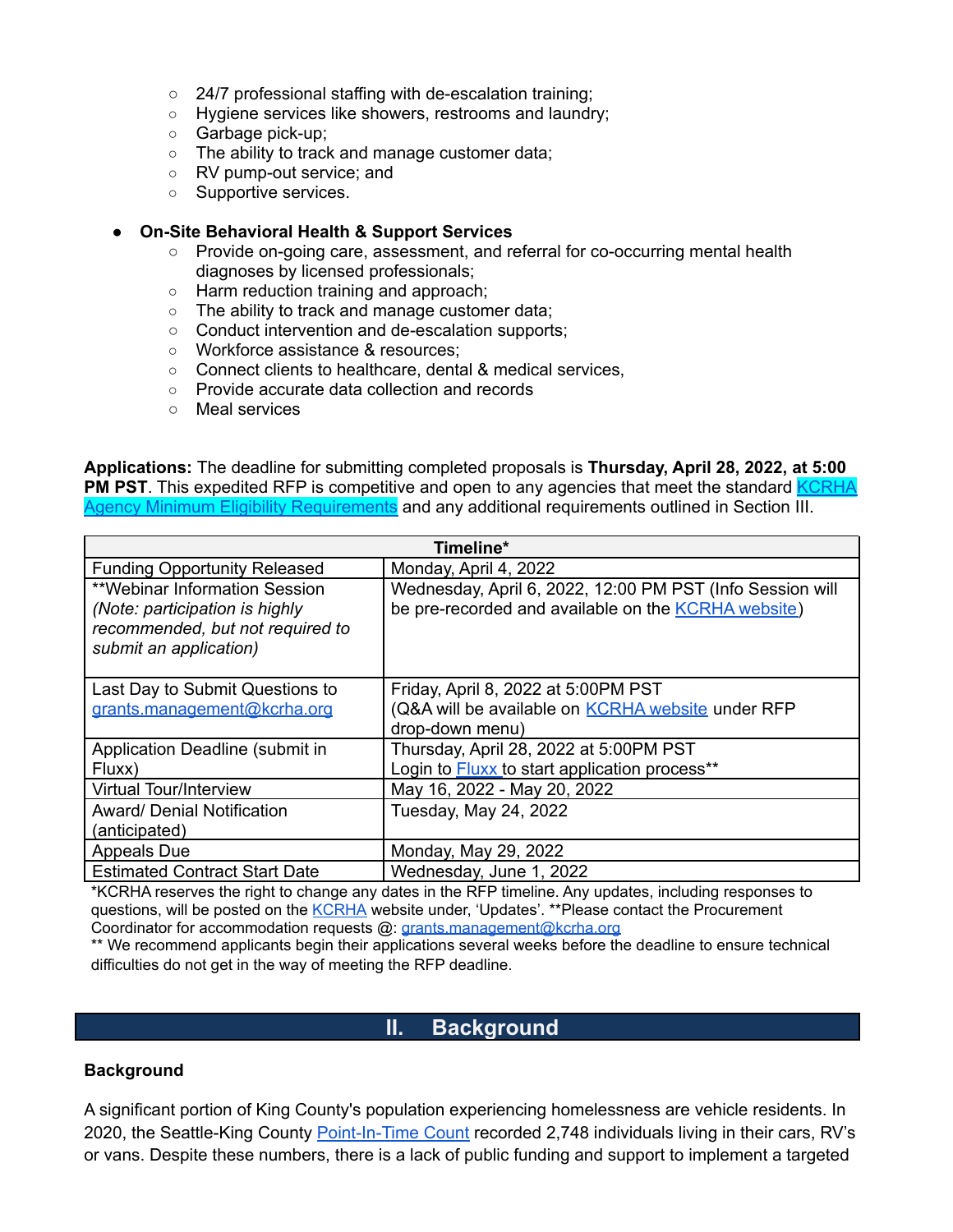service approach that addresses their unique situation and needs. While safe parking lots can be an important strategy to address the needs of people living in cars, RV's or vans, there must also be effective service delivery that will provide resources and supportive services to assist with the successful transition to permanent housing.

**Funding Sources:** KCRHA will use a range of funding sources to support the projects awarded through this RFP. Fund sources include City of Seattle General Fund, and two federal funding sources awarded through the City of Seattle: Emergency Solutions Grants – CARES Act (ESG-CV), and Coronavirus State and Local Fiscal Recovery Funds (CLFR). Below is a breakdown of the total funding amounts from each fund source.

| <b>Fund Sources</b>                    | <b>RFP Amount</b> |
|----------------------------------------|-------------------|
| City of Seattle General Fund           | \$725,000         |
| City of Seattle awarded federal ESG-CV | \$675,000         |
| City of Seattle awarded federal CLFR   | \$500,000         |
| <b>Total</b>                           | \$1,900,000       |

## **III. Program Scope**

#### **Recreational Vehicle/Safe Lot Scope:**

This RFP is intended to provide residents living in recreational vehicles and other large vehicles a safe, and secure alternative to parking on the street during the day and overnight. The project will also invest in strategies that reduce harm to individuals living in vehicles by providing more accurate data collection, and greater engagement of those individuals.

Based on people with lived experience and stakeholders' input, we are seeking applicants that are willing to be part of a comprehensive, proactive, and seamless system that helps meet basic needs of vehicle residents living in RV's and other large vehicles. Additionally, the program will focus on system transformation to transition individuals out of RV's and large vehicles and into permanent housing. Successful applicants will propose services that enhance the physical and emotional safety of residents and staff in the least restrictive manner possible.

Services will be offered during times that meet the needs of residents and be tailored to meet the diverse needs of the community. Clients will be allowed to stay on site during the day to receive case management services, mental health services, and any other programs being proposed. Whenever possible, clients are to be offered additional physical, emotional, and psychological support needed to ensure success in the program and reduce exits to the streets. Housing navigation services **must** be included by applicants proposing to provide behavioral and support services.

The following table summarizes the three program areas contained in this RFP. Expanded program detail can be found in each program area below. KCRHA is open to operating a service provision partnership structure that includes an operating agency and a partner service provider. Agencies can apply for one or more program areas.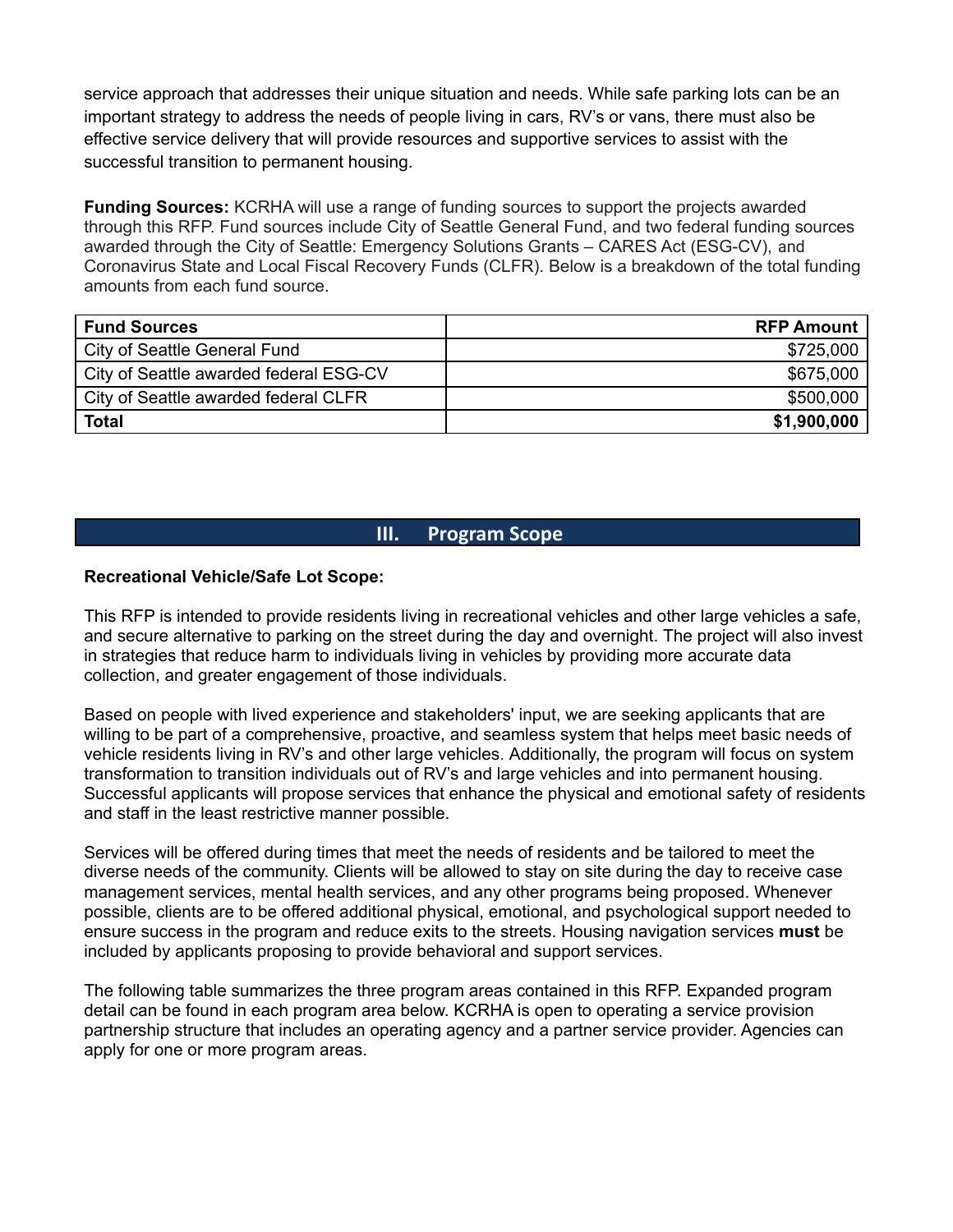| <b>RFP</b><br>Program                              | <b>Summary of</b><br>Program                                                                                                                                                                                                                                                                                                                                                                                                                                                                      | <b>Provider Profile &amp;</b><br><b>Requirements</b>                                                                                                                                                                                                                                                                                                                                                                                                                                                            | <b>Eligible Costs</b>                                                                                                                                                                                                                                                                                                                                                                                                                                                                                                                                                                                                            | <b>Ineligible Costs</b>                                                                                                                                                                                                                      |
|----------------------------------------------------|---------------------------------------------------------------------------------------------------------------------------------------------------------------------------------------------------------------------------------------------------------------------------------------------------------------------------------------------------------------------------------------------------------------------------------------------------------------------------------------------------|-----------------------------------------------------------------------------------------------------------------------------------------------------------------------------------------------------------------------------------------------------------------------------------------------------------------------------------------------------------------------------------------------------------------------------------------------------------------------------------------------------------------|----------------------------------------------------------------------------------------------------------------------------------------------------------------------------------------------------------------------------------------------------------------------------------------------------------------------------------------------------------------------------------------------------------------------------------------------------------------------------------------------------------------------------------------------------------------------------------------------------------------------------------|----------------------------------------------------------------------------------------------------------------------------------------------------------------------------------------------------------------------------------------------|
| <b>Areas</b>                                       | <b>Requirements</b>                                                                                                                                                                                                                                                                                                                                                                                                                                                                               |                                                                                                                                                                                                                                                                                                                                                                                                                                                                                                                 |                                                                                                                                                                                                                                                                                                                                                                                                                                                                                                                                                                                                                                  |                                                                                                                                                                                                                                              |
| <b>Housing</b><br><b>Search</b><br><b>Services</b> | Outreach or Housing<br>Navigator that<br>encourages and<br>promotes an<br>environment that is<br>strength based to<br>assist clients in<br>meeting their<br>individual goals.<br>Coordination<br>including but not<br>limited to maintaining<br>employment,<br>education, and moving<br>into permanent stable<br>housing.<br>HMIS Reporting: the<br>agency will be<br>required to submit<br>reports on outcomes<br>including information<br>on demographics of<br>participants served<br>to-date. | Competent in<br>outreach to<br>community,<br>businesses owners,<br>realtors, landlords,<br>identifying new and<br>existing opportunities,<br>building strong<br>relationships to better<br>assist clients in<br>assessing resources.<br>Competent at<br>coordinating<br>participants' individual<br>housing needs.<br>Competent in<br>performing<br>assessments and<br>housing plans.<br>Strong advocate of<br>resource finding for<br>individuals with<br>barriers to housing,<br>employment and<br>education. | Fees for securing<br>legal<br>documentation<br>(identification<br>documents, birth<br>certificates, social<br>security cards<br>$etc.$ )<br>Client assistance<br>costs: (<br>application fees,<br>security & utility<br>deposit, moving<br>cost not<br>exceeding two<br>months of rent.<br>Seattle residents<br>must follow<br>Seattle Rental<br>Agreement<br>Regulation<br>Ordinance)<br>Employment and<br>education<br>assistance (<br>providing tools,<br>training, and<br>clothing)<br>Rental, medical,<br>utility debt; and<br>utility deposit<br>Furniture costs,<br>front door<br>cameras, and<br>portable door<br>locks. | Home or Vehicle<br>purchases of any<br>kind.<br>Individual<br>households may<br>not exceed over<br>\$2500/single<br>adult, and<br>\$5,000/family<br>unless approved<br>by a Program<br>Specialist.<br>Items ineligible by<br>funding source. |
| <b>On-Site</b><br>Program<br><b>Operation</b><br>s | 24/7 comprehensive<br>program operations<br>including but not<br>limited to intake,<br>de-escalation, trauma<br>informed, harm<br>reduction, Narcan<br>trained, CPR, and<br>maintaining the safety                                                                                                                                                                                                                                                                                                | Competent at<br>operating vehicular<br>encampments<br>including those<br>serving people living<br>in RV's and vans.<br>Competent at working<br>with participants who                                                                                                                                                                                                                                                                                                                                            | Operating &<br>maintenance<br>costs.<br>Staff wages and<br>benefits.                                                                                                                                                                                                                                                                                                                                                                                                                                                                                                                                                             | No grantee(s)<br>may use funds to<br>make a deposit to<br>a pension fund.<br>Funds may not be<br>used to fund<br>reductions in net<br>tax revenue.                                                                                           |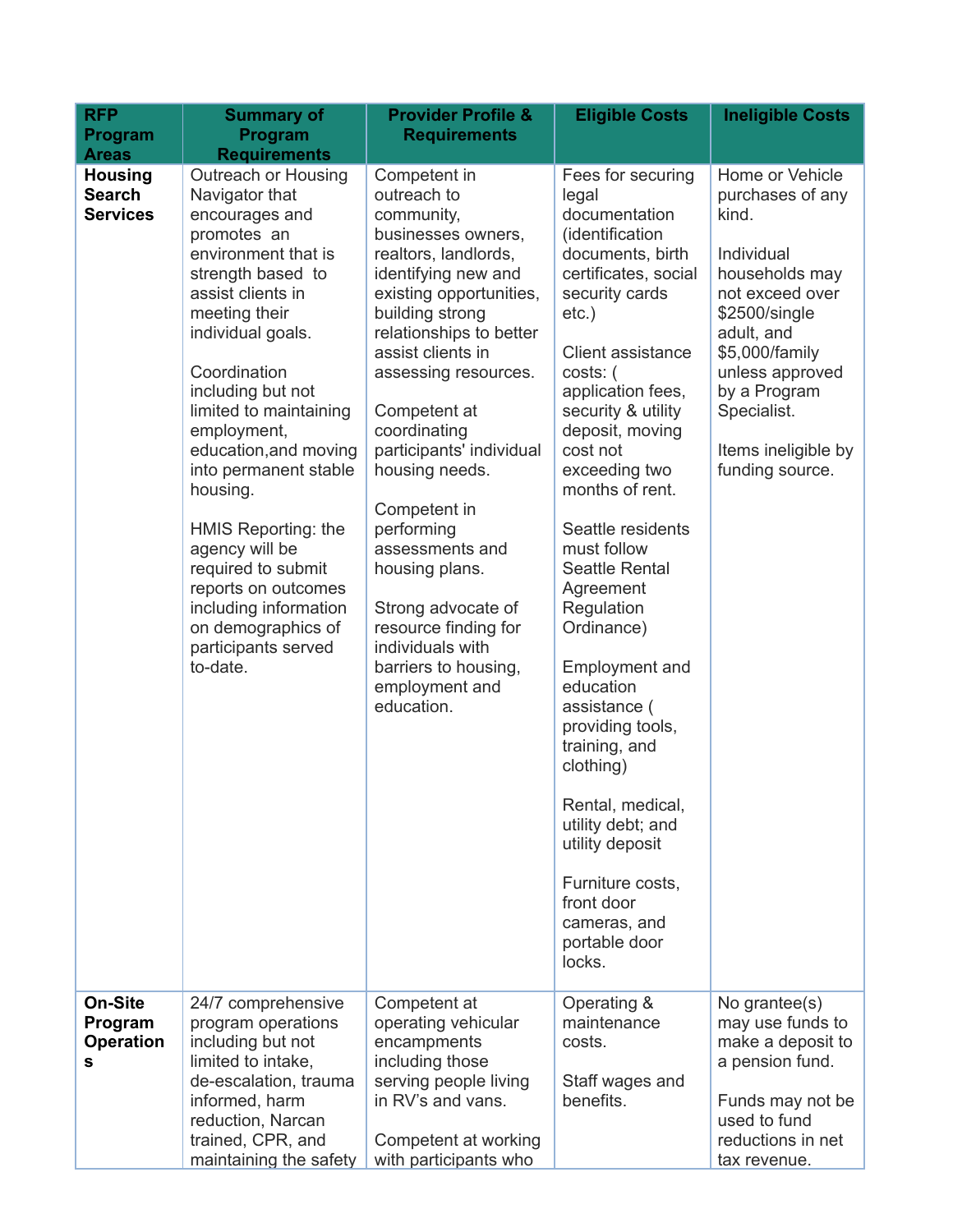|                                                                                      | and security of<br>residents and their<br>belongings.<br>Maintenance of<br>hygiene and kitchen<br>facilities (if shared),<br>maintenance, trash<br>pick-up, etc.<br>Additional points will<br>be given to applicants<br>proposing to<br>implement a<br>peer-to-peer site<br>management<br>component.<br>Coordination of CEA<br>assessments** and<br>HMIS; and<br>Assistance and<br>coordination with<br><b>Support Services staff</b><br>for Housing case<br>management, and<br>on-site coordination<br>of partnering<br>agencies (medical<br>providers, food<br>delivery, RV<br>pump-out, etc.) | have been<br>unsheltered for long<br>periods of time with<br>high levels of<br>behavioral and<br>physical health needs.<br>Must document<br>resident income and<br>housing status.<br>Staff must adhere to<br>OSHA guidelines,<br>have active CPR<br>certification, have<br>de-escalation and<br>motivational<br>interviewing skills.                                                                   | Indirect costs up<br>to 15% of total<br>indirect expenses.<br>Operating<br>supplies (included<br>necessary COVID<br>cleaning and PPE<br>supplies).<br>Vehicle repair,<br>supplies, ticket<br>repayment funds,<br>and propane.                                                     |                                                                                                                                                           |
|--------------------------------------------------------------------------------------|--------------------------------------------------------------------------------------------------------------------------------------------------------------------------------------------------------------------------------------------------------------------------------------------------------------------------------------------------------------------------------------------------------------------------------------------------------------------------------------------------------------------------------------------------------------------------------------------------|---------------------------------------------------------------------------------------------------------------------------------------------------------------------------------------------------------------------------------------------------------------------------------------------------------------------------------------------------------------------------------------------------------|-----------------------------------------------------------------------------------------------------------------------------------------------------------------------------------------------------------------------------------------------------------------------------------|-----------------------------------------------------------------------------------------------------------------------------------------------------------|
| <b>On-Site</b><br><b>Behavioral</b><br>Health &<br><b>Support</b><br><b>Services</b> | <b>Experience serving</b><br>single adult or couple<br>households, and/or<br>survivors of<br>gender-based<br>violence.<br>Provide substance<br>use disorder<br>treatment when<br>residents are ready.<br>Provide culturally<br>relevant,<br>trauma-informed<br>mental health<br>assessment and<br>counseling through<br>licensed<br>professionals and                                                                                                                                                                                                                                            | Competent at<br>providing supportive<br>and behavioral<br>services within shelter<br>and/or housing<br>programs. Additional<br>points will be awarded<br>to applicants<br>proposing to serve<br>BIPOC, LGBTQ,<br>people living with<br>disabilities.<br>immigrant/refugees<br>and/or people living<br>with substance abuse<br>disorder.<br>May require<br>coordination with King<br>County's behavioral | Operating and<br>supply costs<br>(included<br>necessary COVID<br>cleaning and PPE<br>supplies).<br>Staff wages and<br>benefits.<br>Indirect costs up<br>to 15% of total<br>indirect expenses.<br>Vehicle<br>repair,<br>supplies,<br>ticket<br>repayment<br>funds, and<br>propane. | No grantee(s)<br>may use funds to<br>make a deposit to<br>a pension fund;<br>and<br>Funds may not be<br>used to fund<br>reductions in net<br>tax revenue. |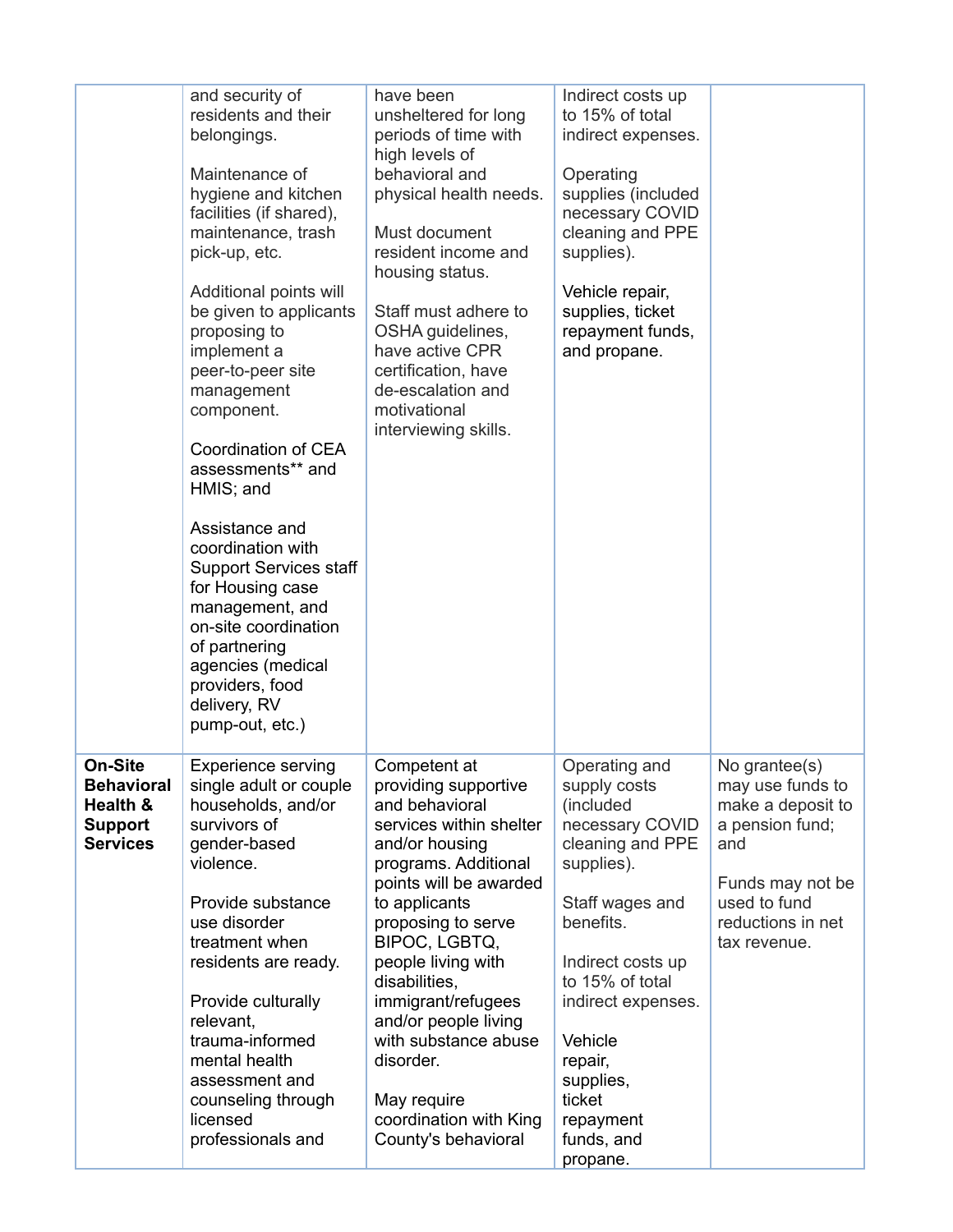|                                       | masters-level<br>counselors.<br>Housing case<br>management, and<br>on-site coordination<br>of partnering<br>agencies (medical<br>providers, food<br>delivery, etc.).                                                                                                                                                                                                                             | health and recovery<br>division at DCHS.<br><b>Experience working</b><br>with participants who<br>have been<br>unsheltered for long<br>periods of time with<br>high levels of<br>behavioral and<br>physical health needs.<br>Demonstrated ability<br>to provide<br>trauma-informed,<br>housing first, culturally<br>responsive services to<br>create positive<br>outcomes for<br>low-income Black,<br>Indigenous and<br>People of Color<br>(BIPOC) communities<br>who historically have<br>experienced<br>oppression. |                                                                                                                                                                                                                                                                                                                                                 |                                                                                                                                                                                                                                                                                                                                |
|---------------------------------------|--------------------------------------------------------------------------------------------------------------------------------------------------------------------------------------------------------------------------------------------------------------------------------------------------------------------------------------------------------------------------------------------------|-----------------------------------------------------------------------------------------------------------------------------------------------------------------------------------------------------------------------------------------------------------------------------------------------------------------------------------------------------------------------------------------------------------------------------------------------------------------------------------------------------------------------|-------------------------------------------------------------------------------------------------------------------------------------------------------------------------------------------------------------------------------------------------------------------------------------------------------------------------------------------------|--------------------------------------------------------------------------------------------------------------------------------------------------------------------------------------------------------------------------------------------------------------------------------------------------------------------------------|
| <b>Site</b><br><b>Developme</b><br>nt | Provide a plot of land<br>with zoning suitable<br>for multiple RV's and<br>vans.<br>Land must be free<br>from contaminants,<br>include-roadway(s),<br>drinkable water<br>supply, sewage, and<br>have<br>connection/access to<br>utilities;<br>Develop property to<br>include, at minimum:<br>hygiene facilities,<br>kitchen space(s),<br>security and safety<br>features, running<br>water, etc. | Non-profit<br>organization,<br>cooperative, or a<br>community land trust,<br>or a faith-based<br>organization;<br>Purchases, owns or<br>has access to<br>property that meets<br>the City of<br><b>Seattle Siting</b><br><b>Requirements;</b><br>Grantee(s) may be<br>required to have an<br>archeological review,<br>and/or consultation<br>with Tribes and/or<br>Department of<br><b>Historical Preservation</b><br>depending on the<br>project being<br>proposed.<br>Grantee(s) are<br>responsible for              | Design,<br>architectural, and<br>engineering work;<br><b>Building</b><br>permits/fees;<br>Archeological/hi-s<br>torical review;<br>Construction labor<br>and materials;<br>Demolition/site<br>preparation;<br>Capitalized<br>equipment;<br>Information<br>technology<br>infrastructure<br>(cables and<br>wiring);<br>Construction<br>management | Internal<br>administrative<br>activities;<br>Mortgage or loan<br>payments;<br>Project<br>management<br>(from any source);<br>Fundraising<br>activities:<br>Feasibility<br>studies;<br>Computers or<br>office equipment;<br>Rolling stock (i.e.<br>vehicles);<br>Lease payments<br>for rental of<br>equipment or<br>facilities; |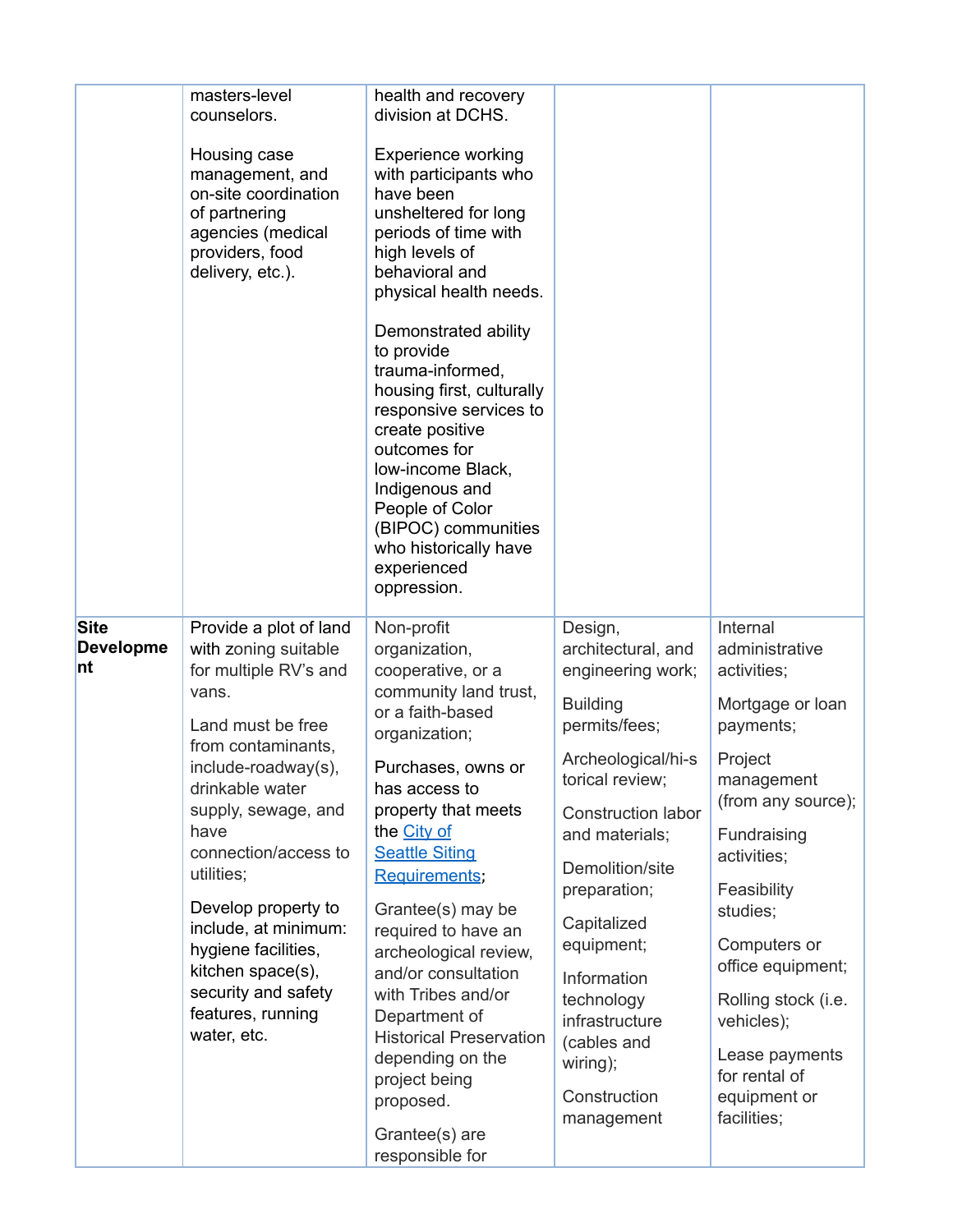| maintaining clear and                         | (from external                                                | Maintenance or                                                          |
|-----------------------------------------------|---------------------------------------------------------------|-------------------------------------------------------------------------|
| accurate project                              | sources only);                                                | operating costs;                                                        |
| records, Purchase<br>and Sales                | Initial furnishings;                                          | <b>Property leases</b><br>(including long)                              |
| Agreements, Deeds of<br>Trust, and/or permits | Landscaping; and                                              | term); and                                                              |
| and making them<br>accessible to KCRHA.       | Indirect costs up<br>to 10% of total<br>indirect<br>expenses* | The moving of<br>equipment &<br>furniture, etc.,<br>between facilities. |

\* Federal Indirect Approved rates apply upon KCRHA's verification of approval.

\*\* KCRHA is committed to systems transformation. The outreach and intake processes are subject to change from the current model once the shelter is operating and KCRHA determines a more equitable process.

# **IV. Requirements**

#### **RFP applicants must adhere to the following:**

- **1. Minimum Eligibility Requirements**
	- a. Agencies are required to meet the requirements found on **[KCRHA's](https://kcrha.org/funding-opportunities/)** website.
- **2. Data Collection, Evaluation and Performance Measures**
	- a. All funded agencies will participate in data collection through King County Homeless Management Information System (HMIS) to evaluate and improve the quality of their programming.
	- b. KCRHA will collaboratively establish and evaluate performance metrics with each grantee which will be incorporated into each Service Contract.

#### **3. COVID-19 Safety Guidelines**

- a. Agencies are expected to adhere to current, appropriate safety protocols as outlined by **[Seattle-King](https://www.kingcounty.gov/depts/health/covid-19.aspx) County Public Health**, to prevent the spread of COVID-19. These protocols may include social distancing, wearing masks, hand washing, and sanitizing surfaces.
- **4. Duns number and Federal System for Award [Management](https://www.sam.gov/SAM/)** (SAM) registration in good standing.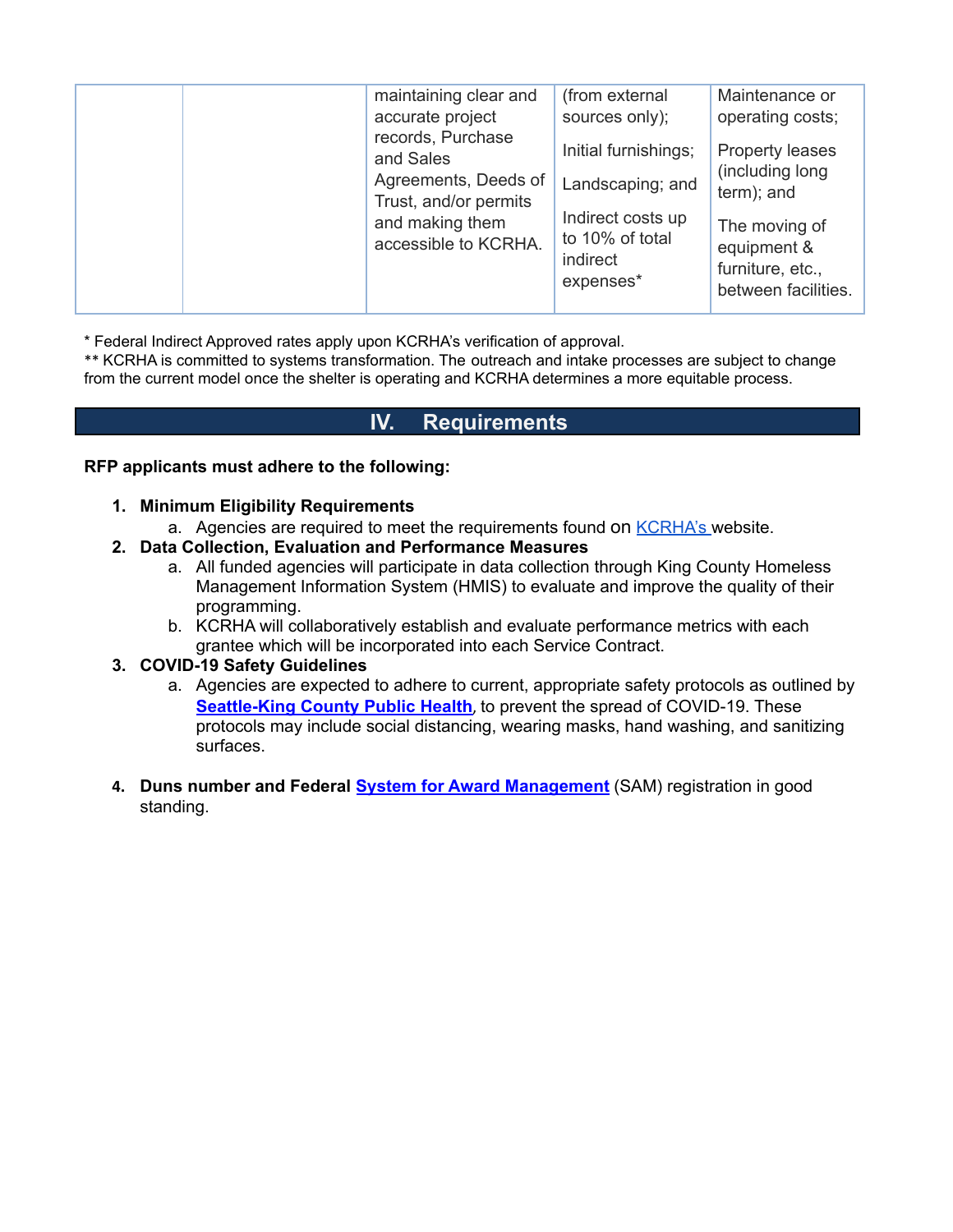

# **King County Regional Homeless Authority Recreational Vehicle/Safe Lot RFP APPLICATION FOR**

# *Development, Operations and/or Services*

# **Instructions for Application(s)**

Applications will be rated on the information requested in this RFP, a virtual tour/interview, and any clarifying information requested by KCRHA. Answer each section completely. Do not include additional agency cover letters or brochures with your application. Applications that do not follow the required format may not be rated.

Agencies are encouraged to apply for any program area for which they qualify. Development projects must integrate services, and/or operations. Please detail how you propose to provide services and/or operate the site you plan to develop.

Agencies are asked to complete one narrative application and budgets that describes how their agency meets the requirements of each of the selected program area(s) your agency is applying for. Additional points will be rewarded to applicants who can demonstrate how their services incorporate direction, authentic partnership, or feedback from people with lived experience of homlessness.

Required format for each submitted application:

- Typed, no more than 1700 character per section:
- Convert each narrative into a PDF file before uploading to KCRHA grant management system (Fluxx) for submission; and submit a Budget Narrative, and **both** Personnel and Program budgets;
- Submit Application page as an attachment under "Application Documents";
- Sections A-E shall not be longer than 9 pages per program area (requested attachments will not count towards the page limit).

# II. **Questions & Rating Criteria**

Upload a narrative response in Fluxx to sections  $A - E$  (Section G is not rated as a standalone category). Answer each section completely according to the questions. Do not exceed a total of 1700 characters for sections A – E (Section F, Attachment 2 and Section G do not count towards the page limit). Applications will be rated out of 100 points for the following criteria:

# **A. AGENCY EXPERIENCE (20 points)**

1. Tell us about your agency's history, experience, interest, and the current work you do related to each of your selected program area(s), and how you plan it will lead to exits to permanent housing.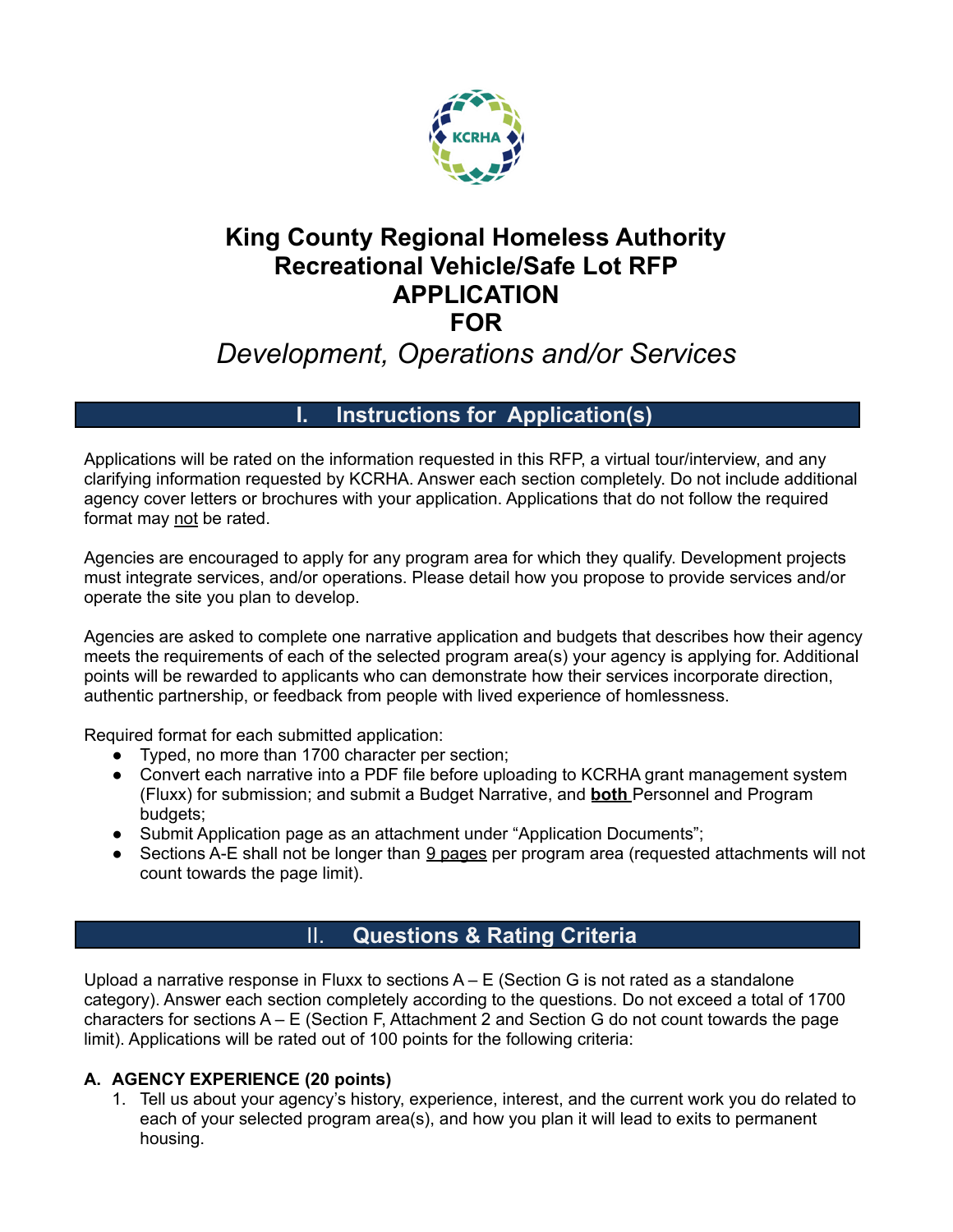- 2. What is your program's current or proposed service model? What changes have or would you make to develop and/or operate in a vehicular encampment setting?
- 3. What is the anticipated number of people who will be served in your proposed model? How many individuals? How many couples? How many vehicles? Do you anticipate serving an underserved population? If so, please explain.
- 4. Describe how your agency will operate the selected program(s) with COVID-19 safety protocols in place.
- 5. What geographic location(s) do you propose implementing your selected program area(s)?
- 6. Describe how your agency will ensure a customer-centered approach to the design and services of your proposed program area(s)?

### *Rating Criteria - A strong application meets all the criteria below.*

- *● Applicant demonstrates experience and a logical plan to execute the core components of their selected program area(s) including an understanding and connection to race and social justice.*
- *● Experience reflects history with building or operating and providing services that are focused on helping individuals gain safety, improve health, and address barriers to securing housing.*
- *● Applicant has a logical, thorough plan to support vehicular encampment-based supportive and/or behavioral health services. Until such time that the KCRHA has developed and implemented a regional* coordinated system, the Safe Lot facility funded by this PSA will draw referrals from, and report vacancies *to current local systems in place during transition.*
- *● Applicant provides detail about the anticipated number of people housed, number of vehicles, and anticipates serving an underserved population.*
- *● Applicant has adjusted operations and service delivery to meet Public Health [Seattle-King](https://www.kingcounty.gov/depts/health/covid-19/providers.aspx) County [COVID-19](https://www.kingcounty.gov/depts/health/covid-19/providers.aspx) Standards.*
- *● Applicant proposes to implement services in Seattle.*
- Applicant is explicit on actions they will take to ensure a customer-center design to each program area(s) *proposed.*

## **B. STAFFING (15 points)**

- 1. Describe the staff who will have a significant role in designing, delivering, and evaluating each program area(s) of interest. What will they be responsible for doing? What is the ratio of staff to participants?
- 2. Describe how your staffing model provides culturally relevant, trauma-informed support to residents?
- 3. How will you build the leadership capacity of BIPOC staff within your organization?

## *Rating Criteria - A strong application meets all the criteria below.*

- *● Staff positions and qualifications are designed to meet the needs of residents.*
- *● The ratio of direct-service staff to residents supports housing-focused services.*
- Staff members within all positions and titles within the agency represent the race and ethnic background *of those they serve.*
- *Applicants have a plan to build leadership capacity and opportunities for their BIPOC staff*.

# **C. RACIAL EQUITY (20 points)**

- 1. Describe how your agency uses strength-based approaches to empower BIPOC communities who experienced systemic oppressions and/or episodes of poverty? How did this approach support the global majority?
- 2. Describe how your agency supports and empowers the LGBTQ community, people living with disabilities, survivors of DV, immigrants/refugees, people living with substance use disorder, co-occurring disorders, people with criminal records, and/or people with limited English proficiency who have historically experienced systemic oppression.
- 3. Explain the successes and challenges you have had or anticipate having while providing cultural and language relevant services to diverse communities. How has your agency grown and adapted over time to best meet the racial diversity within Seattle, and how do you know you've accomplished this? Please provide an example of positive outcomes.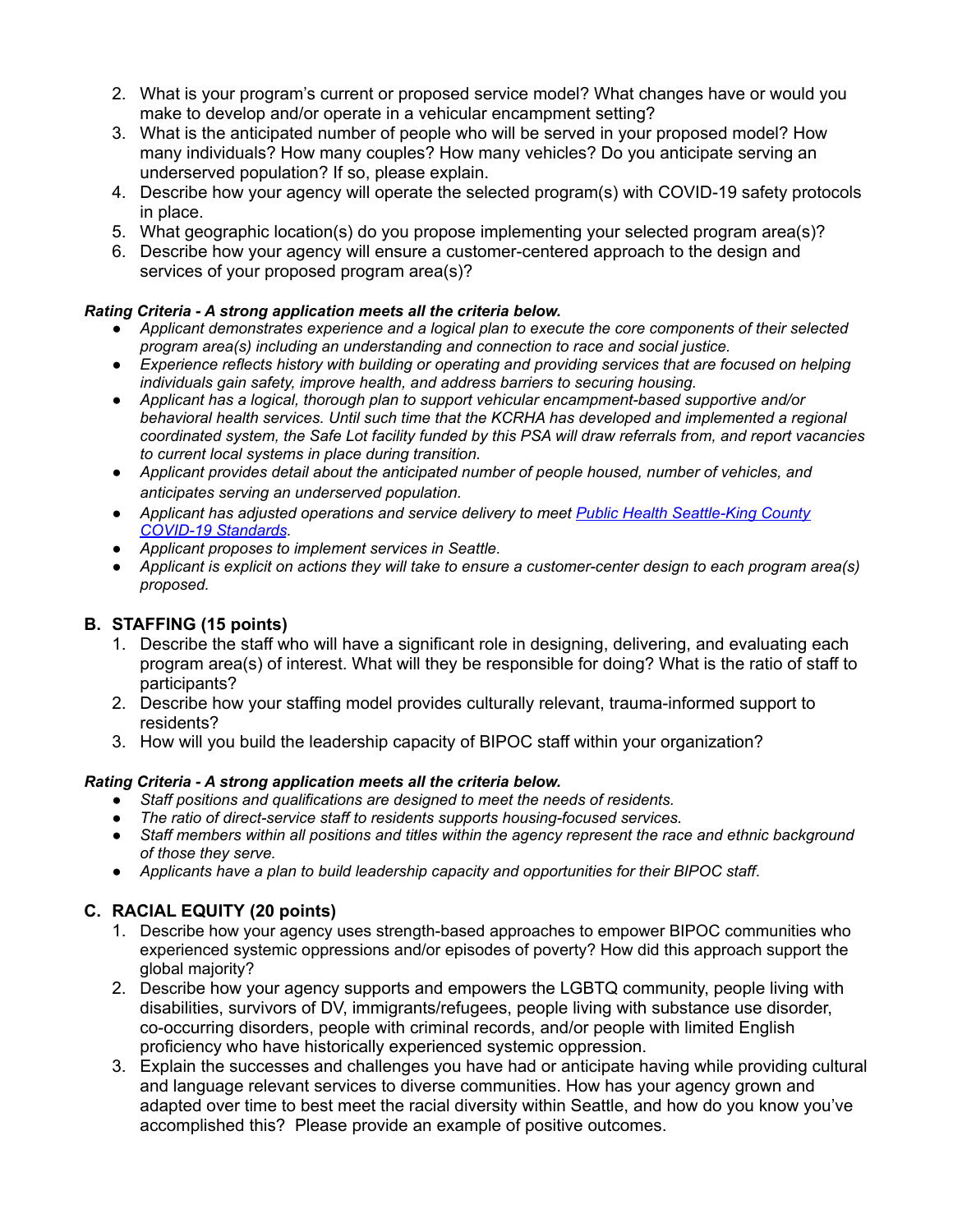#### *Rating Criteria - A strong application meets all the criteria below.*

- *● Applicant has a strong history and experience working with and supporting low income BIPOC communities and individuals impacted by institutional racism and/or poverty.*
- *● Applicant understands the historical and systemic nature of systemic oppression impacting the communities they propose to serve and proposes ways to undo these harms within their proposed program. Applicant demonstrates ethical decision making and the ability to be flexible with client centered needs for successful participant outcomes out of homelessness. Applicant explains their commitment to make changes over time to ensure residents are satisfied with their services and successfully transition to permanent housing.*
- *● Applicant identifies how they assess and monitor resident satisfaction. This outcome must be measured through client exit interviews.*

#### **D. PARTNERSHIPS (20 points)**

- 1. Describe how you will partner with program residents, community members, and/or other agencies to execute the proposed program ares(s). What role will residents play in planning, implementation, and evaluating your work?
- 2. Describe your referral process and relationships with other providers that might benefit the service area(s) you are proposing?

#### *Rating Criteria - A strong application meets all the criteria below.*

- *● Applicant clearly describes who and how they will partner with program participants, community members and agencies in planning, implementation, and evaluation.*
- *● Applicant has considered Rapid Rehousing partnership or Housing Choice Voucher partnerships and arrangement and identified value and potential challenges.*
- *● Applicant successfully identifies community resources and connections that would logically benefit resident's living in their vehicles.*

#### **E. DATA AND FISCAL MANAGEMENT (15 points)**

- 1. Describe your agency's experience or ability to collect and manage Homeless Management Information System (HMIS) data. (*This question does not apply to applicants only applying for development)*
- 2. Describe how your agency manages finances, including any financial systems you use. Are you financially able to provide services, track customer assistance, and submit invoices for reimbursement in a timely manner?
- 3. Describe your experience meeting reporting requirements for state, local, and/or federally funded programs.

#### *Rating Criteria - A strong application meets all the criteria below.*

- *● Applicant has previous experience or explains their knowledge and capacity to collect and manage HMIS data.*
- *● Applicant adequately describes its revenue, financial health, and financial management system.*
- *● Applicant can provide services and submit invoices for reimbursement, and cope with changes in funding support.*
- *● Applicant has experience meeting reporting requirements with state, local and/or federally funded programs.*
- *● Applicant has a fiscal management system which maintains checks and balances and follows Generally Accepted Accounting Principles to safeguard all funds that may be awarded under the terms of this funding opportunity. If the applicant lacks fiscal management capabilities, the applicant identifies its fiscal sponsor.*

#### **F. BUDGET & BUDGET NARRATIVE (10 POINTS)**

Complete and upload the proposed Program and Personnel Budget (Attachments 2, tabs 1 & 2) for each program area you are applying for. Also, upload a Budget Narrative which provides a line-by-line overview and explanation of your methodology of each budget line item requested. Do not provide your total organization's budget. Costs should reflect the proposed activities and any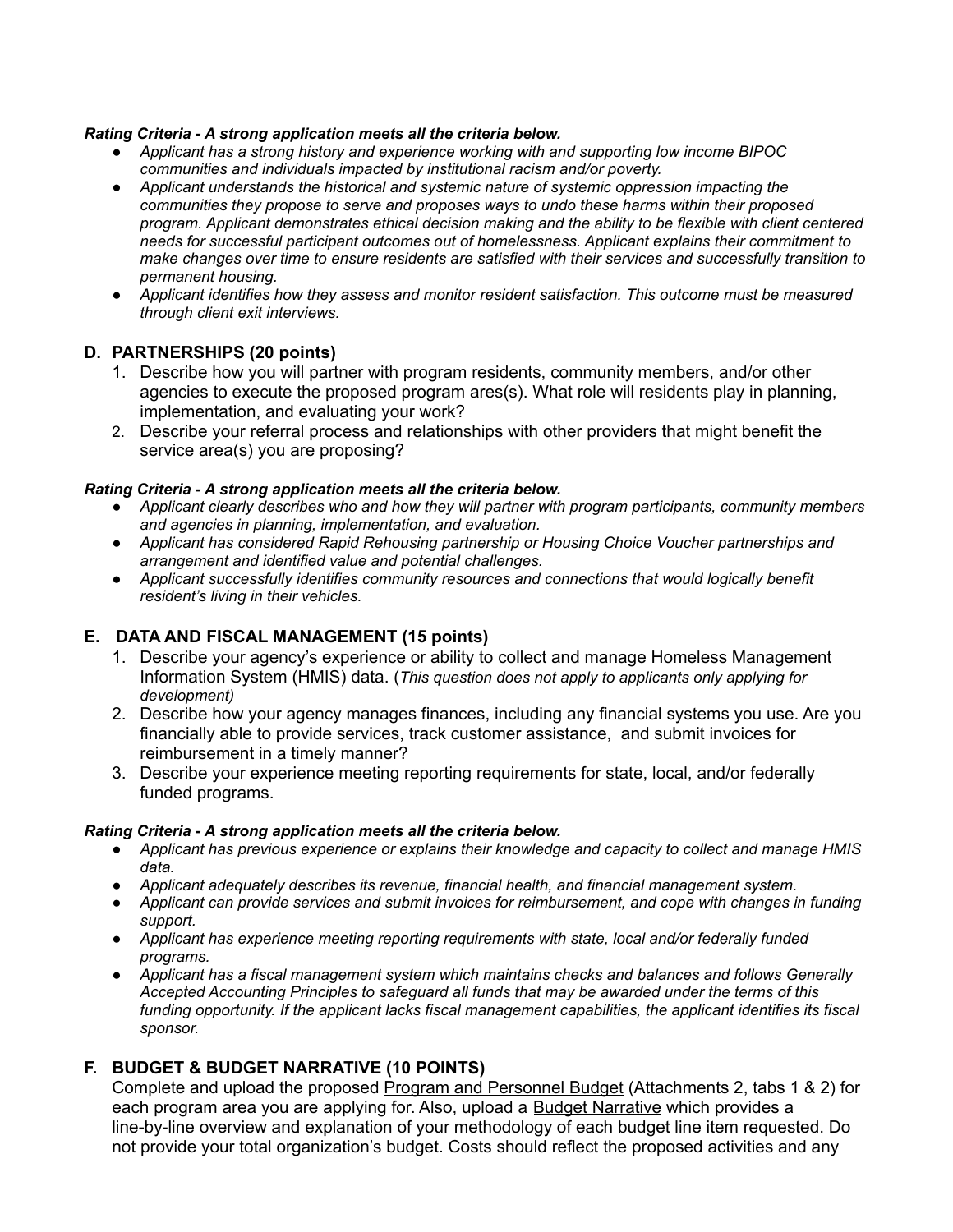additional funding associated directly to the program area(s) being proposed. Budgets and budget narratives will not count toward the 9‐page limit.

**G. Virtual Tour/Interview (may supplement lost points in one or more of the categories above, but not rated as a standalone category)**

Please indicate in Fluxx your availability for a 45-minute virtual tour/interview with your key program staff during the week of Monday, May 16, 2022 - Friday May 20, 2022. The KCRHA Procurement Coordinator will follow-up with the point of contact to arrange and confirm your appointment. Site visits are intended to help give each applicant the opportunity to express who they are as an agency and how they plan to execute the proposed program categories in this RFP. KCRHA will provide a virtual video link upon appointment confirmation. Applicants are strongly encouraged to participate on their phones or other mobile devices that allow interviewers to easily view the site and/or existing program space during the virtual visit.

# III. **Deadline & Completed Application Requirements**

## **A. Application Submittal**

- 1. Upload a completed and signed Application Cover Sheet (Attachment 1).
- 2. The application must include:
	- a. A completed narrative response to sections  $A E$ . (Sections F and G do not count towards the 9-page limit).
	- b. If you are proposing a partnership or subcontract with another agency, attach a signed letter of commitment from that agency's Director or other authorized representative.
	- c. List of Board of Directors names and last three meeting minutes.

Completed applications are due by **April 28, 2022 at 5:00 PM PST.** Applications must be submitted in Fluxx at: KCRHA Grants [Management](https://kcrha-grants.fluxx.io/user_sessions/new) System. KCRHA advises completing the application documents several days prior to the deadline in case you encounter an issue with your internet connectivity, etc. KCRHA is not responsible for ensuring that applications are received by the deadline. KCRHA reserves the right to deny any applications submitted after the stated deadline.

## **B. Determination of a Completed Application**

KCRHA conducts a screening after applications are submitted to verify application completeness and compliance. Please submit copies of the following documents if they are not already on file. Failure to upload all of the requested documents will result in an application denial.

Please upload all documents within the KCRHA grants management portal  $(Flux)$ :

- 1. Current fiscal year's financial statements, consisting of the Balance Sheet, Income Statement and Statement of Cash Flows, certified by the agency's CFO, Finance Officer, or Board Treasurer.
- 2. Most recent audit reports.
- 3. Most recent fiscal year-ending Form 990 report.
- 4. Current certificate of commercial liability insurance (if awarded, the agency's insurance must conform to Master Service Agreement (MSA) requirements at the start of the contract).
- 5. Current verification of nonprofit status or evidence of incorporation or status as a legal entity. Your agency must have a federal tax identification number/employer identification number.
- 6. Proof of federally approved indirect rate, if applicable.
- 7. Proof of Federal System for Award [Management](https://www.sam.gov/SAM/) (SAM) registration in good standing, if applicable.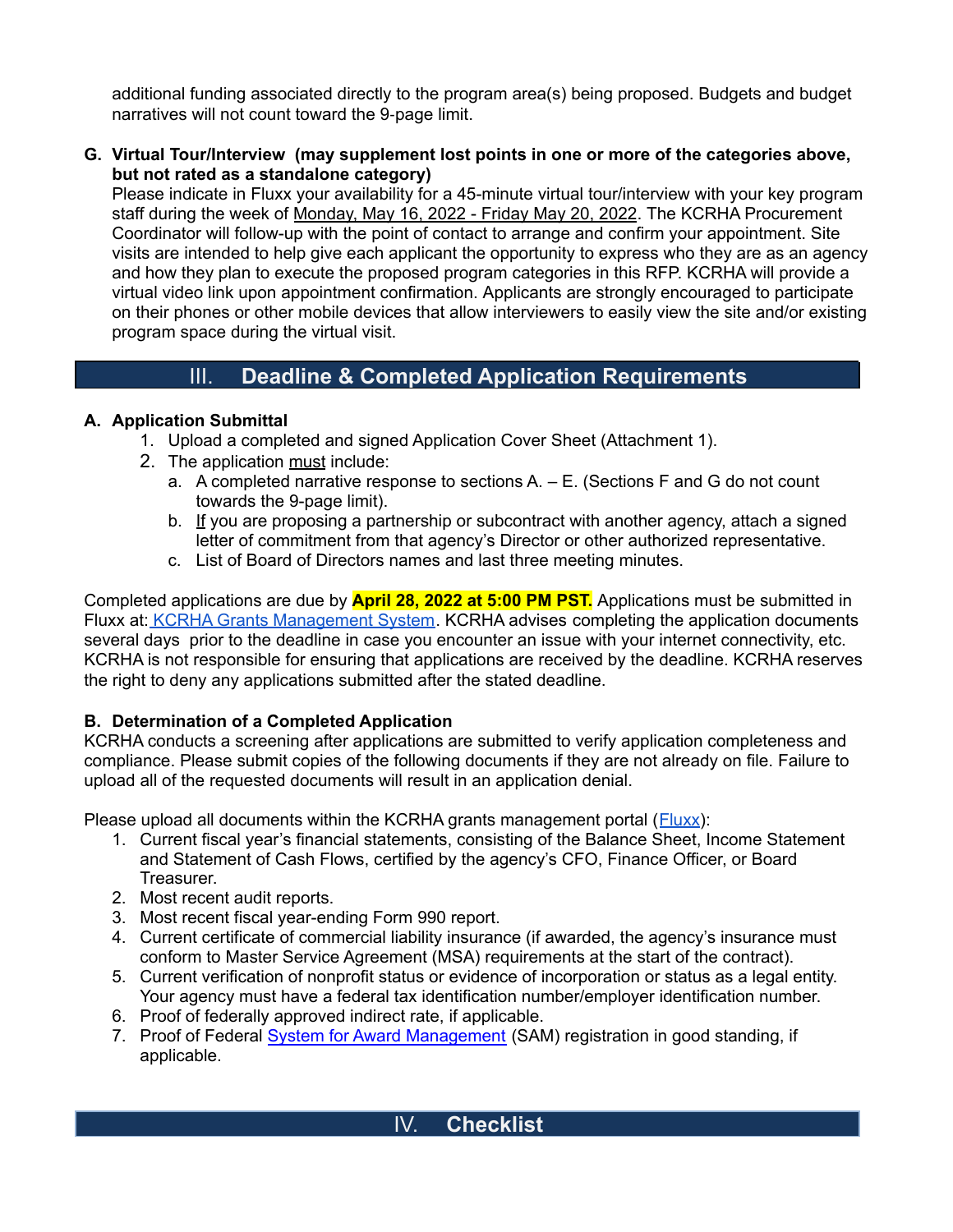## **Recreational Vehicle & Safe Lot RFP Housing Search, Operations, & Services**

This checklist is to help you ensure your application is complete prior to submission, and to verify KCRHA's expectations. Please do not submit this form with your application. **HAVE YOU…**

#### ☐ **Read and understand the following additional documents found on the KCRHA [website.](https://kcrha.org/funding-opportunities/)**

- ☐ Proprietary and Confidential Information
- ☐ KCRHA's Agency Minimum Eligibility Requirements
- $\Box$  KCRHA Master Service Agreement, with amendments
- ☐ KCRHA HMIS Requirements
- □ KCRHA Commitment to Funding Culturally Responsive Services
- ☐ KCRHA Code of Ethics/Conflict of Interest Policy
- ☐ KCRHA Contracting Requirements
- ☐ KCRHA Funding Opportunity Selection Process
- ☐ KCRHA Appeal Process
- ☐ KCRHA Guiding Principles

### ☐ **Completed and signed the required 1-page Application Cover Sheet? (Attachment 1)\***

**●** If your application names specific partner agencies, representatives from these agencies must also sign the application cover sheet.

#### ☐ **Completed each section of the Narrative response for each program area(s) you are applying for?**

- Must not exceed 9 pages (1700 character limit per field), single spaced.
- Page count does not include the required forms and supporting documents requested in this funding opportunity.
- Submitted materials are converted into a PDF file before uploading to KCRHA grant management system (Fluxx) for submission.
- **●** A completed narrative response addresses the following:
	- $\Box$  AGENCY EXPERIENCE (20 points)
	- $\Box$  STAFFING (15 points)
	- $\Box$  RACIAL EQUITY (20 points)
	- ☐ PARTNERSHIPS (20 points)
	- $\Box$  FISCAL MANAGEMENT (15 points)
	- $\Box$  BUDGET & BUDGET NARRATIVE (10 points)
	- ☐ VIRTUAL SITE VISIT AVAILABILITY

## ☐ **Uploaded the following required documents into ([Fluxx](https://kcrha-grants.fluxx.io/user_sessions/new))?**

- ☐ Roster of your current Board of Directors
- $\Box$  Minutes from your agency's last three Board of Directors meetings or comparable minutes as outlined in Section III of the application
- ☐ Current Financial Statements this consists of the Balance Sheet, Income Statement and Statement of Cash Flows; certified by the agency's CFO, Finance Officer, or Board **Treasurer**
- ☐ Form 990
- ☐ **If you are proposing a significant collaboration with another agency, have you attached a signed letter of intent from that agency's Director or other authorized representative? \***

**\****These documents do not count against the 9-page limit for the proposal narrative section.*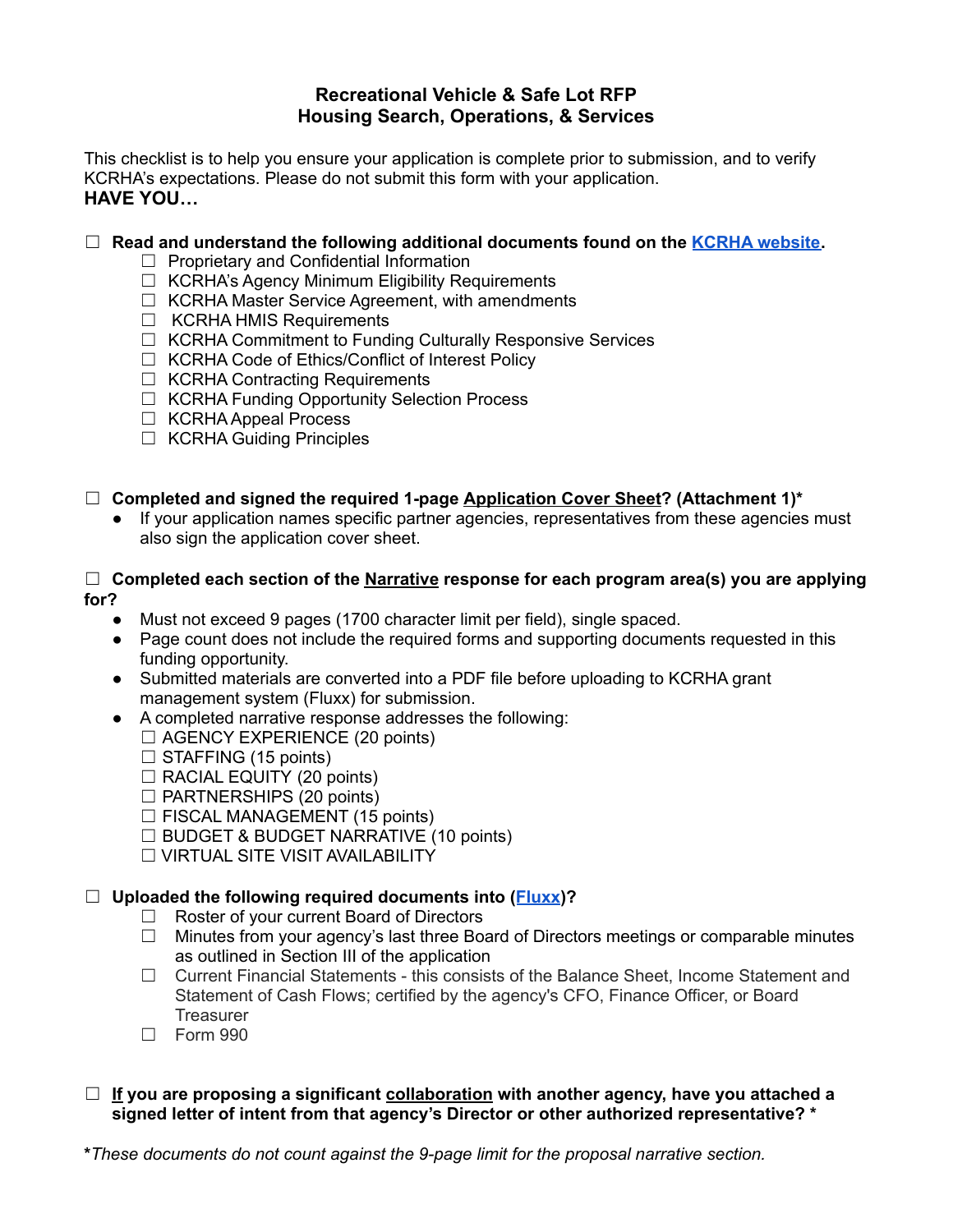All applications are due to the King County Regional Homeless Authority **Thursday, April 28, 2022 at 5:00 PM PST**. See Section III for submission instructions.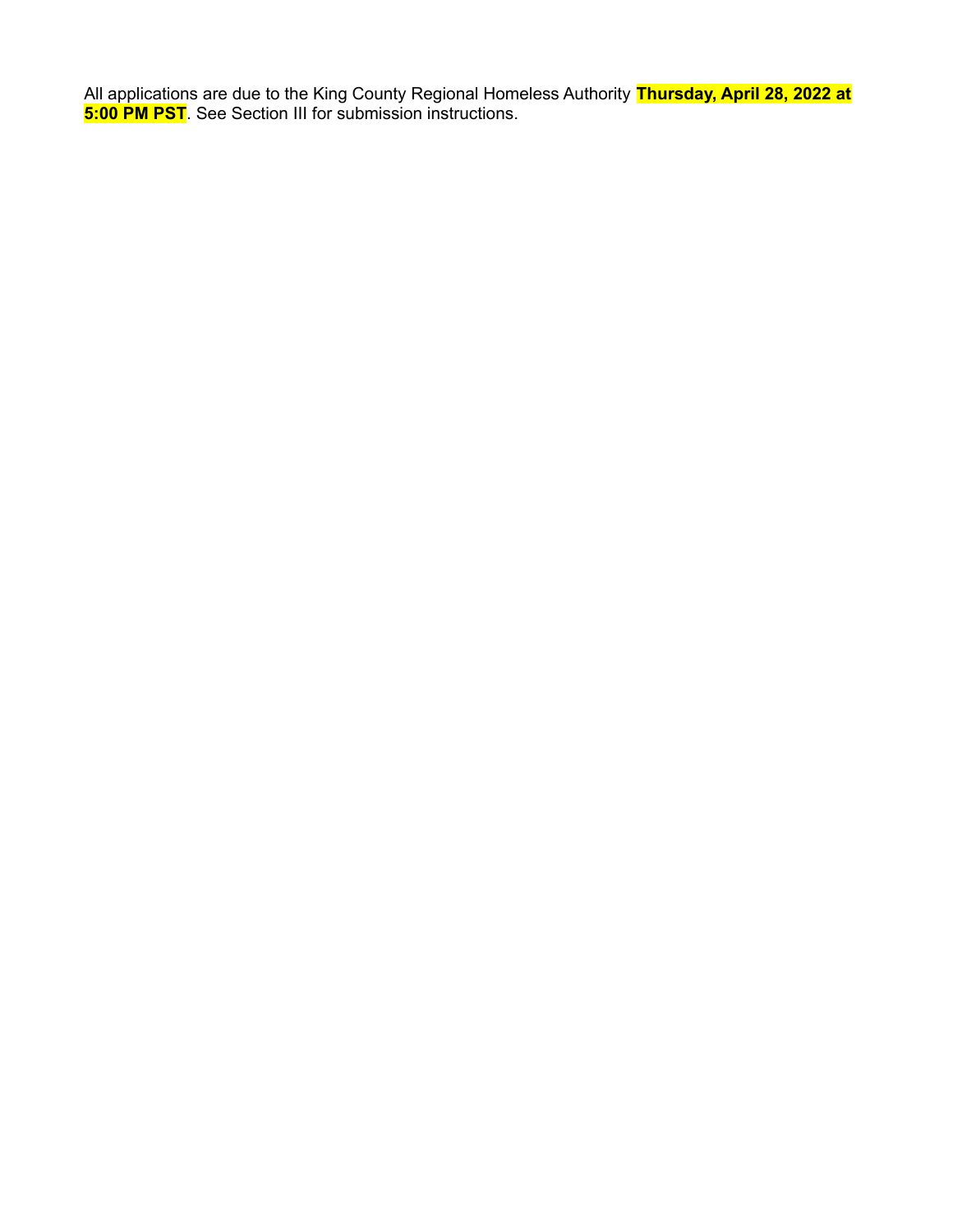# **King County Regional Homeless Authority Recreational Vehicle & Safe Lot RFP Application Cover Sheet**

| 1. Application Program<br>Categories (check all that<br>apply):                 | Development $\square$ Site Operations<br>Behavioral Health & Support Services □ Housing Search                                                                                                                                                                                   |  |
|---------------------------------------------------------------------------------|----------------------------------------------------------------------------------------------------------------------------------------------------------------------------------------------------------------------------------------------------------------------------------|--|
| 2. Households Served (check<br>all that apply):                                 | $\Box$ Couples<br>Single Adults<br>$\Box$ Both<br>$\Box$                                                                                                                                                                                                                         |  |
| 3. Populations Served: (check<br>all that apply):                               | $\Box$ LGBTQ $\Box$ People living w/disabilities $\Box$ DV survivors<br>$\Box$ BIPOC<br>Immigrants/refugees $\Box$ People living with substance use disorder<br>People living w/co-occurring disorders<br>People w/a criminal record $\Box$ People w/limited English proficiency |  |
| 4. Proposed Seattle Based<br>Location                                           | Downtown Seattle □ South Lake Union □ South Seattle<br>Other:                                                                                                                                                                                                                    |  |
| 5. Applicant Agency:                                                            |                                                                                                                                                                                                                                                                                  |  |
| 6. Agency Executive Director:                                                   |                                                                                                                                                                                                                                                                                  |  |
| 7. Total Budget Request for each<br>Program Category (enter all<br>that apply): | Behavioral Health & Support Services: \$                                                                                                                                                                                                                                         |  |
| 7. Agency Primary Contact                                                       |                                                                                                                                                                                                                                                                                  |  |
| Name:                                                                           | Title:                                                                                                                                                                                                                                                                           |  |
| Address:                                                                        |                                                                                                                                                                                                                                                                                  |  |
| Email:                                                                          | Phone:                                                                                                                                                                                                                                                                           |  |
| 8. Organization Type                                                            |                                                                                                                                                                                                                                                                                  |  |
| Non-Profit<br>$\Box$ For Profit                                                 | $\Box$ Public Agency<br>$\Box$ Other (Specify):                                                                                                                                                                                                                                  |  |
| 9. Federal Tax ID or EIN:                                                       | 10. DUNS #:                                                                                                                                                                                                                                                                      |  |
| 11. WA Business License #:                                                      |                                                                                                                                                                                                                                                                                  |  |
| 12. Partner Agency (if<br>applicable):                                          |                                                                                                                                                                                                                                                                                  |  |
| <b>Contact Name:</b>                                                            | Title:                                                                                                                                                                                                                                                                           |  |
| Address:                                                                        |                                                                                                                                                                                                                                                                                  |  |
| Email:                                                                          | Phone:                                                                                                                                                                                                                                                                           |  |
| Description of partner agency proposed activities:                              |                                                                                                                                                                                                                                                                                  |  |
| Signature of partner agency representative:                                     | Date:                                                                                                                                                                                                                                                                            |  |
| Form continues on second page                                                   |                                                                                                                                                                                                                                                                                  |  |